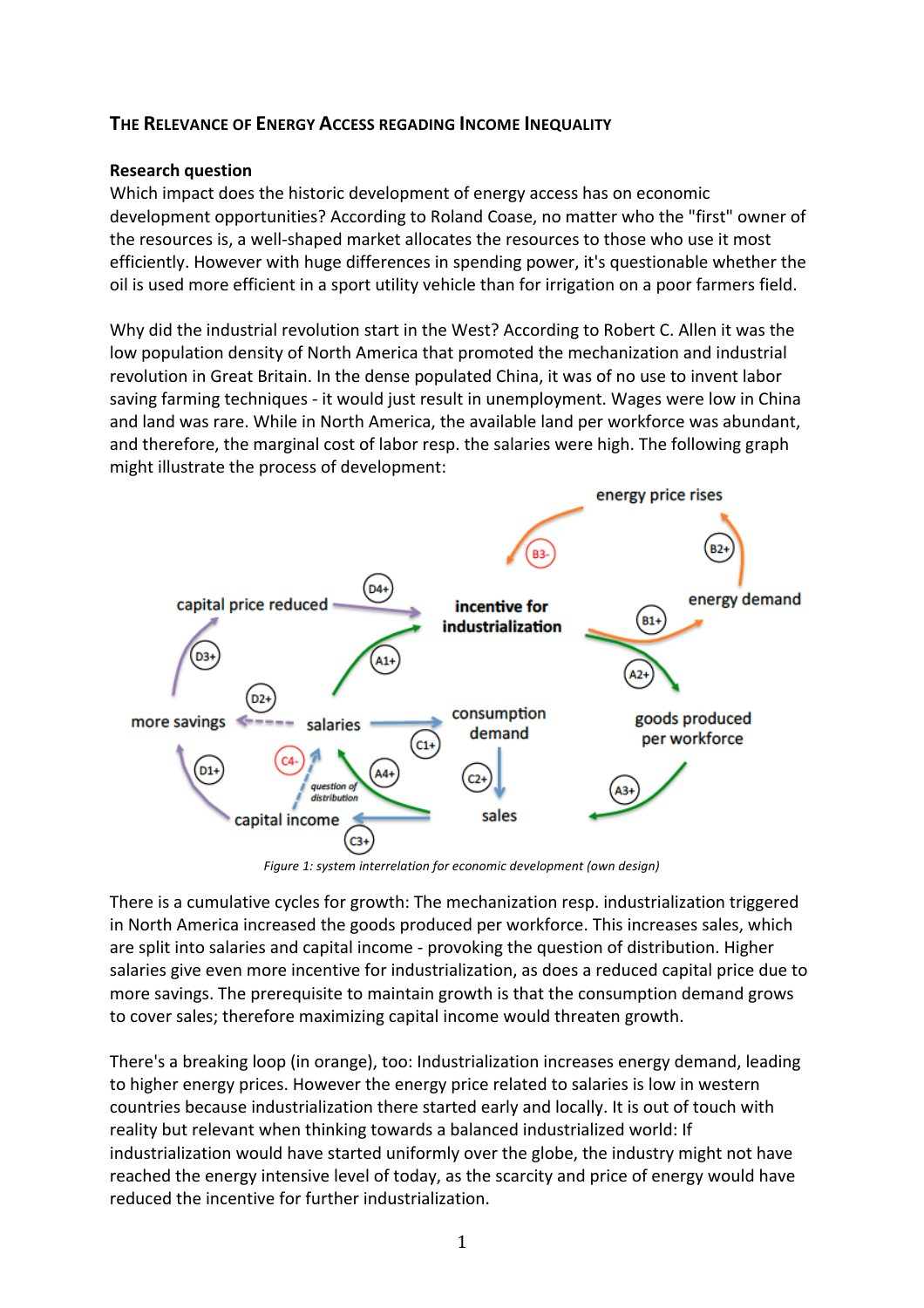As global income inequality and a global oil price level emerged, the cumulative cycle also works towards the opposite: In an underdeveloped country with high capital and energy cost compared to labor cost, there's no incentive for industrialization. The exception is industrialization for export, brining cheap labor on the global market, as China does. Therewith, the income distribution question becomes global and is closely related to the history of energy access. The following question would be how a world with similar energy access to everybody (and less inequality) for would look like - the accessable energy volume cannot be multiplied without renewable sources - and which path might lead there.

## **Modeling**

The "incentive for industrialization" means that an investment in mechanization is profitable. An investment (I) is profitable if

$$
I \le \int_0^\infty \frac{G_I - G_0}{(1+i)^t} dt
$$

Whereas

 $G_1$  = profit with the investment = S - wL<sub>I</sub> -  $p_{el}E - V$ = Sales - wage x labor - energy price x energy quantity - pre-products and  $G_0$  = profit without the investment = S - wL<sub>0</sub> - V

In a simplified model, we can say (for one individual manufacturer) that sales and preproducts remain constant and the energy quantity before the mechanization investment was zero, while the number of laborers decreases and with more energy quantities used, the energy price rises.

Therewith,  $G_1 - G_0 = w(L_0 - L_1) - p_{el}E$ 

To exclude unemployment, on a national level,  $L_0 = L_1$ , while the production resp. sales volume goes up. Therefore, I suggest to replace L<sub>0</sub>-L<sub>I</sub> by a percentage (%I) of labor saved per production volume. (Whether the sales price per good drops, depends on the price elasticity...) Anyway it is obvious that the sales output per laborer (S/L) is higher after the mechanization investment than before. Growing sales means growing gross domestic income. On the short run, the wages w doesn't have increase: the capitalist can turn all the benefit of his investment into his capital income  $(C3+)$ . If the capitalists turn their capital income into more savings, the price for capital (interest rate i) goes down, so investments, which were not profitable at high interest rates, now become profitable too. With more and more investments, finally an increasing production volume is looking for consumers. For some time - as in the "belle époque" - a class of wealthy capitalists can come up with enough demand to consume the industrial output. However two factors are pushing towards higher wages: Not only the risk of social unrest due to enormous income inequality, but also the necessity to open up a broader purchase power to consume the fast growing industrial production. Because if the production doesn't turn into sales there's no profit on the investment. If w grows, this is not only enjoyable for the laborer; high wages also foster the incentive for industrialization.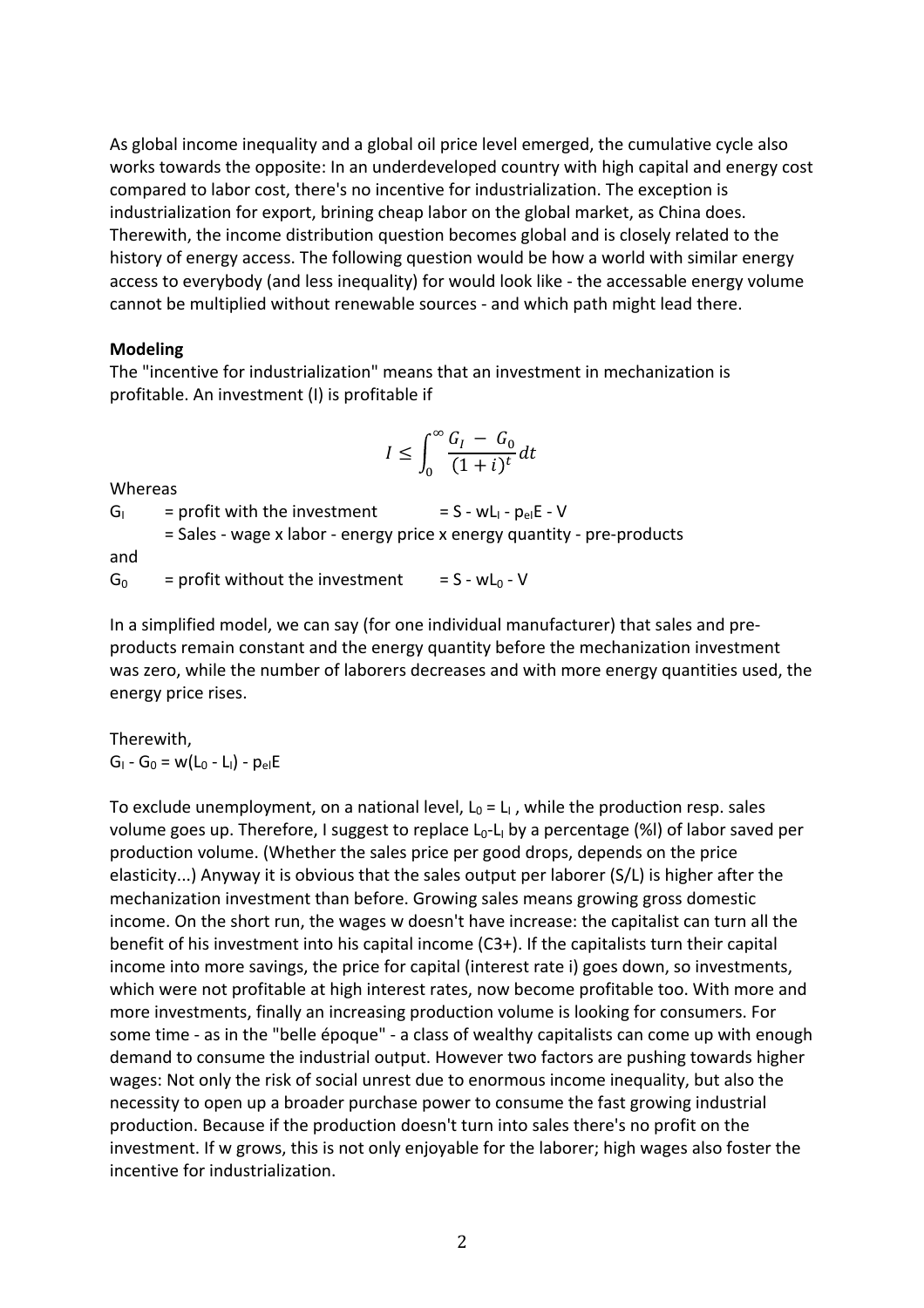$$
I \sim \frac{w(\%l) - p_{el}E}{1 + i}
$$

So far, we were looking at one national economy where the industrialization took off. Instead of strengthening the domestic purchase power with higher wages, selling to foreign (colonial) markets was another strategy to turn production into sales. With more labor required for a good in a non-industrialized (colonial) nation, the industrialized supplier can offer the good cheaper. Respectively the wage in the non-industrialized nation has to decrease to remain competitive to the imported industry goods. Now this might explain the start of the "great divergence" resulting in the huge global income inequality observed today. (Does this correspond to common theories?) Anyway the role of energy remains to be explained. It's obvious that one can afford more energy with a higher income - however a high energy consumption can also be seen as a prerequisite to achieve high incomes. (The western nations discovered and took possession of the oil fields in the colonial area.)



Figure 2: correlation between energy consumption and income (own chart with data source: worldbank 2011)

My starting point is the hypothesis that renewable energies are crucial to reduce the gap between so called industrialized and developing countries. To verify this, let's assume that energy can only be gained from limited natural resources - as coal, oil and gas dominated which dominate energy supply of today.

|                                                  |    | nation on industrialization path |              |    |    |                           |         |  |  |
|--------------------------------------------------|----|----------------------------------|--------------|----|----|---------------------------|---------|--|--|
|                                                  |    |                                  | w %I         | pe | L. |                           |         |  |  |
| high wage in north america due to "free land"    | t0 |                                  | 10 20% 1     |    |    | $1 \quad 10\% \quad 0.91$ |         |  |  |
| capital price reduced due to high saving rate    | t1 |                                  | 10 20% 1 1   |    |    |                           | 5% 0.95 |  |  |
| keep sales growing by higher wages and export t2 |    |                                  | 15 20% 1 1   |    |    |                           | 5% 1.90 |  |  |
| energy price rises due to high energy demand t3  |    |                                  | 15 20% 1.5 1 |    |    |                           | 5% 1.43 |  |  |